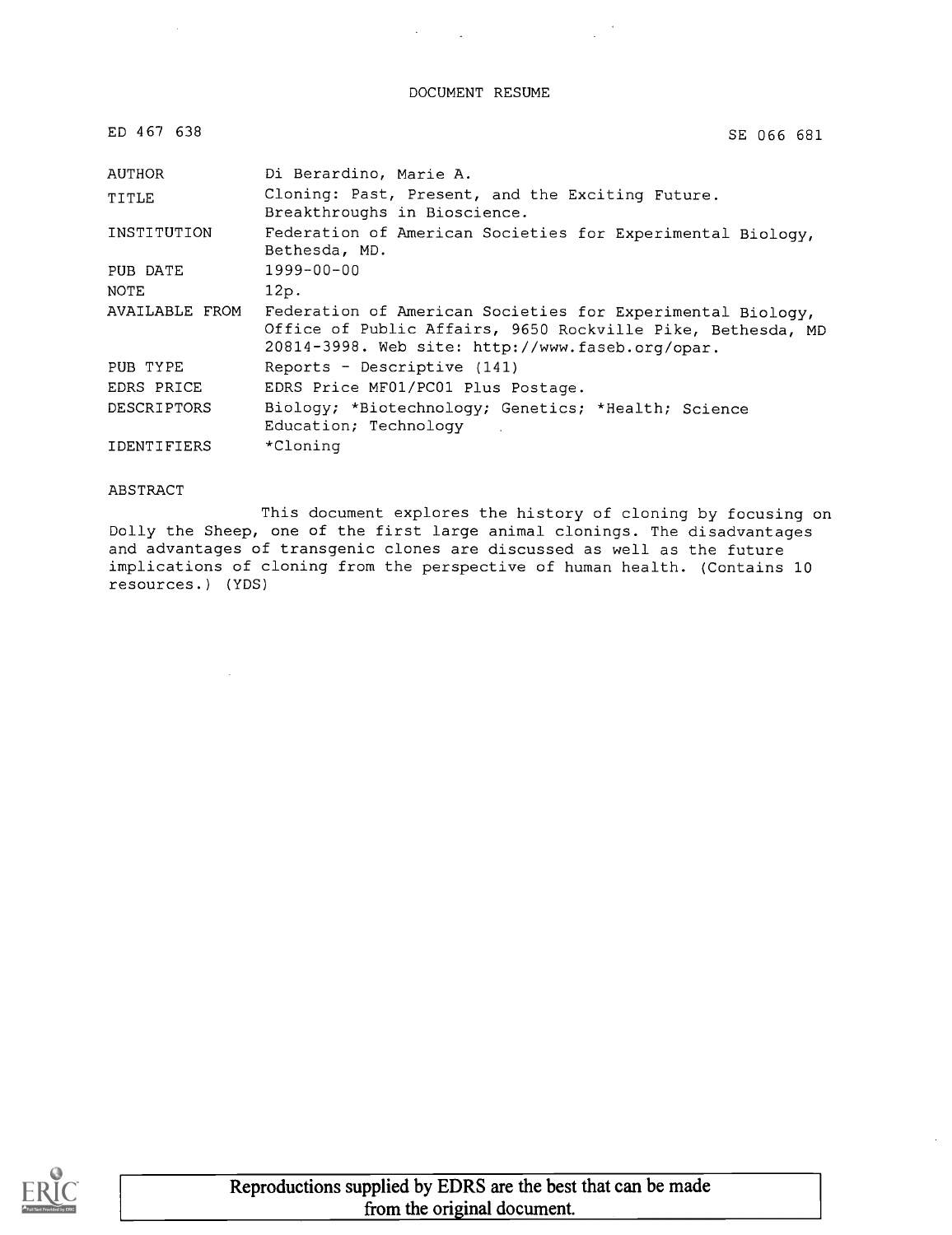# **Example 2011 Bioscience**<br> **Example 2011 Max Series of articles for general audiences**

...a series of articles for general audiences



**SUDDES** 



originating it.

Minor changes have been made to improve reproduction quality.

official OERI position or policy.

U.S. DEPARTMENT OF EDUCATION Office of Educational Research and Improvement EDUCATIONAL RESOURCES INFORMATION

CENTER (ERIC)<br>This-document has been reproduced as<br>feceived from the person or organization

Points of view or opinions stated in this document do not necessarily represent

# Cloning: Past, Present, and the Exciting Future

 $\circledcirc$ 

 $\circledcirc$ 

by Marie A. Di Berardino, Ph.D.

2 **BEST COPY AVAILABLE**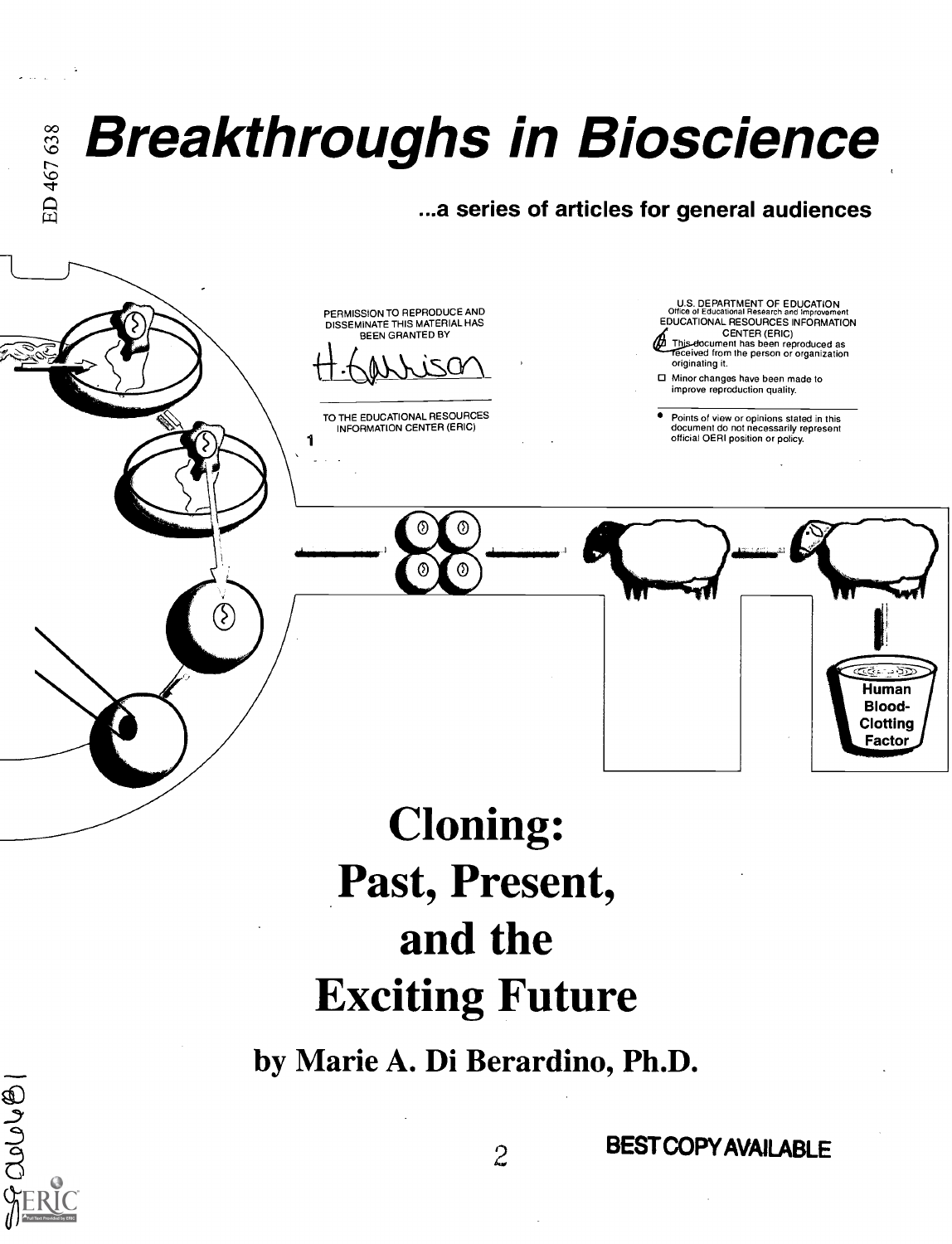This article is part of a series developed by the Federation of American Societies for Experimental Biology (FASEB) to educate the general public about the benefits of fundamental biomedical research particularly how investment in such research leads to scientific progress, improved health, and economic well-being.

©1999 by Federation of American Societies for Experimental Biology

COVER DESIGN BY ERIC J. PESANELLI

 $\ddot{r}$ 



 $\overline{a}$ 

 $\ddot{\phantom{a}}$ 

 $\label{eq:1} \mathcal{L}^{\text{c}}(\mathcal{L}^{\text{c}}(\mathcal{L}^{\text{c}}(\mathcal{L}^{\text{c}})))$ 

 $\sim$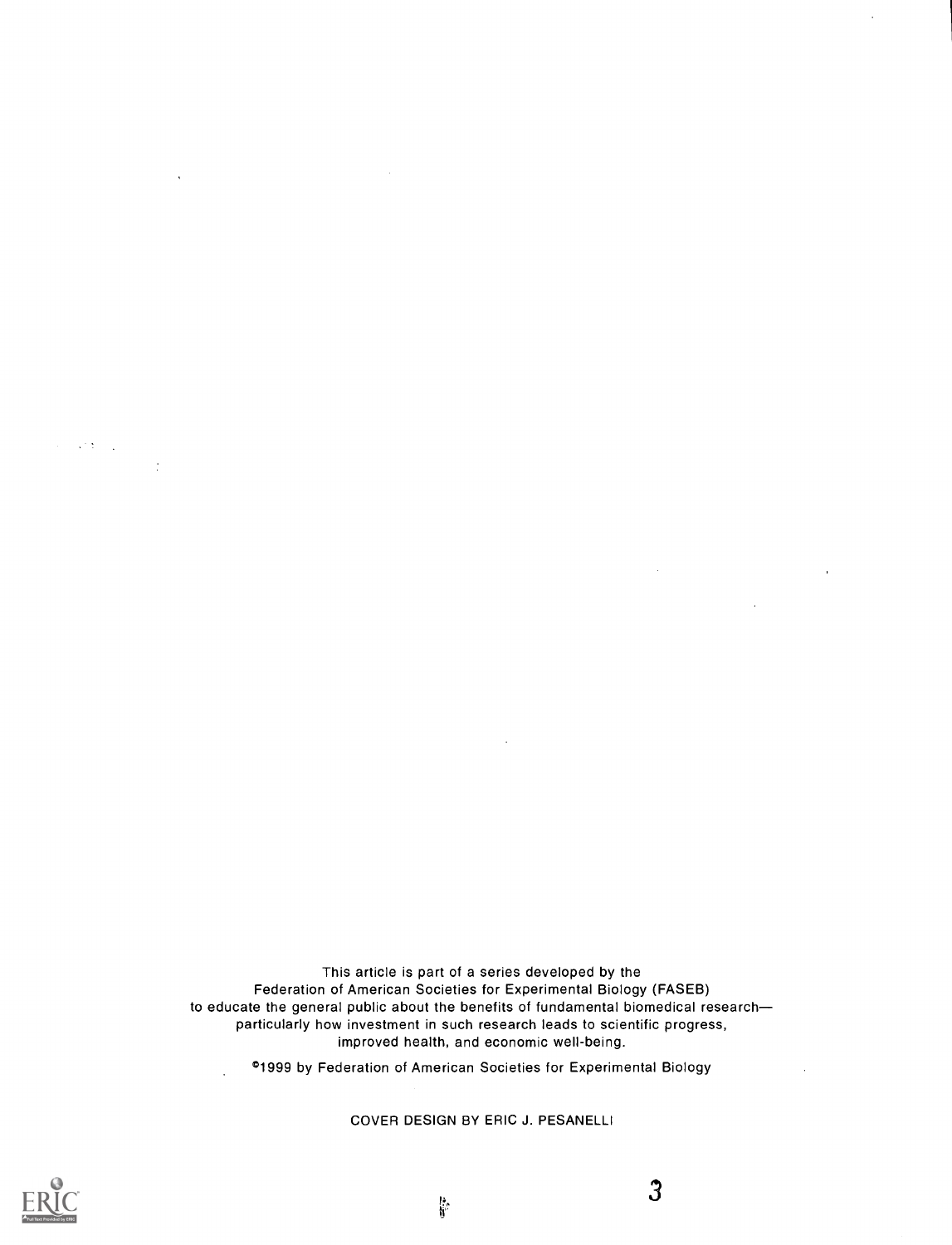# Breakthroughs NV BIOSCIENCE

# Cloning: Past, Present, and the Exciting Future

by Marie A. Di Berardino, Ph.D.

# The not-too-distant future

Jimmy walks into the neighborhood pharmacy to fill his prescription for a protein he was born without. He lacks the gene for blood clotting factor IX and relies on the local drugstore for his medicine. Jimmy pulls open the bag that contains his 90-day supply of patches, removes the old patch from his chest, and attaches a new one. He adjusts his jersey and heads out to meet his buddies for a game of touch football. Even though he is hemophiliac, Jimmy isn't worried about the bruises and scrapes he is sure to get.

#### Similarly,

- $\triangleright$  Christine is scheduled to have her own genetically reprogrammed skin cells transplanted to replace her severely damaged heart cells.
- > Margo, who has Parkinson's disease, receives special nerve cells. She is not concerned about tissue incompatibility and rejection, because these cells are her own genetically reprogrammed skin cells.
- $\triangleright$  Patients routinely buy anti-cancer or anti-viral drugs in large quantities to treat their conditions.

This is the future. It is what Dolly so wondrously has wrought. Born July 1996, she is the first mammal successfully cloned from an adult cell, one taken from a ewe's mammary gland.

# Nuclear transfer

Dolly was not created in the ordinary way. Typically, a lamb is the product of natural reproduction---two germ cells, a sperm from an adult male and an egg (oocyte) from an adult female, fuse at fertilization. Each of these germ cells (the sperm and the oocyte) contributes half the chromosomes needed to create a new individual. Chromosomes are found in

the cell's nucleus and they carry the DNA, which is the genetic blueprint for an individual.

The process that produced Dolly differs from ordinary reproduction in two major ways. First, body (or somatic) cells from an adult ewe's udder (this is the donor) were placed in a culture dish and allowed to grow. The nutrients were then removed from the culture, which stopped the cells' growth. One of these nongrowing cells was then fused (by electric jolts)' with another ewe's oocyte from which the nucleus had been previously removed (i.e.,

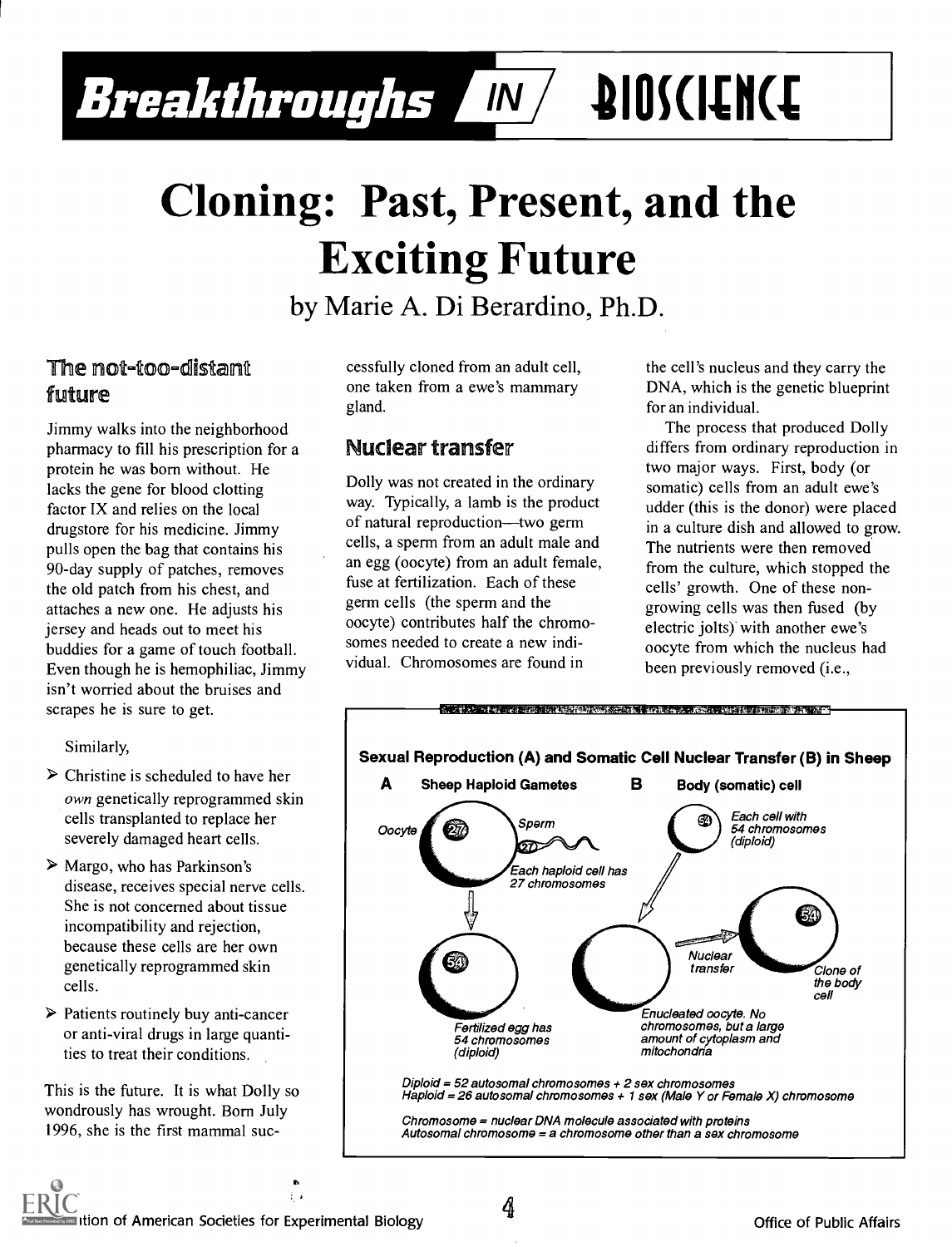enucleated, so it had no chromosomes). This procedure is known as `somatic cell nuclear transfer'. Within a day the fused cells began to divide in the culture dish. After several divisions, the early embryo was transferred to the uterus of a surrogate mother and allowed to develop.

Second, unlike the sperm and the egg, each of which contributes half the number of chromosomes at fertilization, each body cell contains twice the number of chromosomes in each germ cell. So fusion of a sperm and an egg forms an individual whose full genetic composition is unique to that individual. On the other hand, the embryo cloned from somatic cell nuclear transfer begins development with the diploid (double) number of chromosomes, all derived from one somatic cell (adult udder) of a single individual. This embryo has the same nuclear genetic composition as the donor of the somatic cell.

In the end, three sheep contributed to the production of a single lamb clone: a Finn Dorset sheep donated her udder cells for culture; a Scottish Blackface sheep donated the enucleated oocyte (with its nucleus removed, thus losing its own genetic identity in the process); and a Scottish Blackface sheep became the surrogate



# Timeline

This illustrated timeline shows essential milestones in basic research that led to the cloning of Dolly and beyond, and some benefits derived from that research. Some of the initial hypotheses have been refuted by later studies.

#### 1880s

Wilhelm Roux and August Weismann independently propose the germ plasm theory: The egg and sperm contribute chromosomes equally to the zygote (fertilized egg). The chromosomes are carriers of the hereditary potentials, and the germ cells (gametes) of the embryo are the only ones to carry the complete set of hereditary potentials (nuclear determinants), whereas each somatic (body) cell type contains only part of these potentials required for the specific cell type.

#### 1888

Wilhelm Roux performs the first test of the germ plasm theory: Destruction of one cell of the 2-cell frog embryo with a hot needle results in development of a half-embryo, supporting mistakenly the Roux-Weismann theory.

#### 1894

Hans Dreisch isolates blastomeres of 2- and 4-cell embryos of sea urchins and observes development of blastomeres into small but complete larvae. These and other experiments disprove the Weismann-Roux theory.

2

#### 1901

5

Hans Spemann splits a 2-cell newt embryo into two parts, successfully producing two larvae.



ત્રી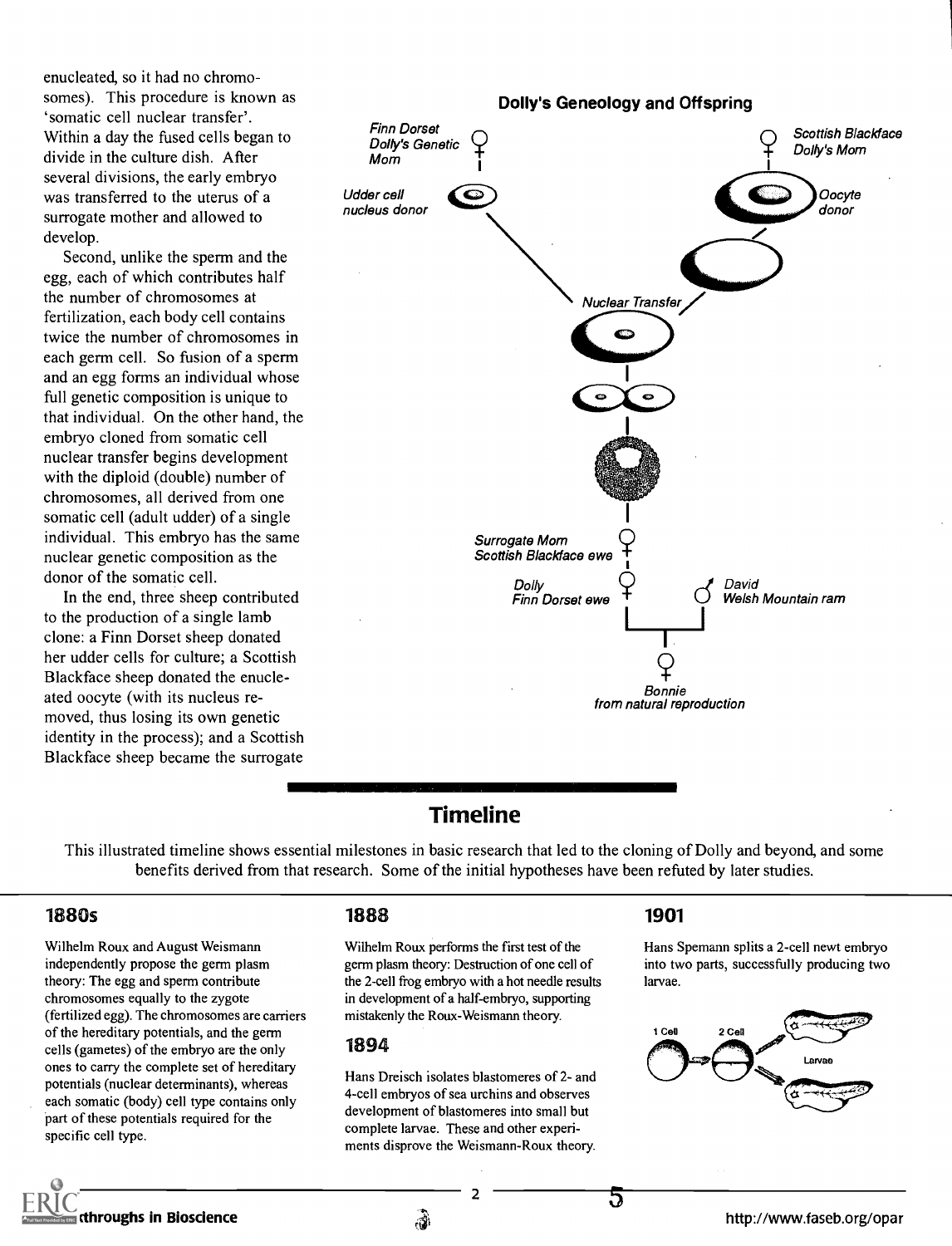mother, carrying the embryo to birth. The clone (Dolly) was easily identified because she had the physical traits of the Finn Dorset sheep that donated the udder cells and differed from the traits of the Scottish Blackface sheep used as the surrogate mother and the oocyte donor.

And now Dolly herself is a mother—the old-fashioned way—by mating with David, a Welsh mountain ram, and giving birth to Bonnie. In fact, Bonnie now has other siblings.

# Can Dolly help Jimmy, Christine, and Margo?

Imagine herds of female sheep, cattle, and goats producing large quantities of human proteins in their milk, an ideal place for those proteins to be harvested and used to treat patients like Jimmy, the hemophiliac, whose blood cannot clot. We can realize this dream today—one step at a time, because the process that produced Dolly also can be used to produce the transgenic (one species carrying another species' genes) clones.

Scottish scientists first removed cells from a fetal lamb and grew them in a culture dish. Multiple copies of fragments of DNA (deoxyribonucleic acid, which holds genetic information) containing the human gene for blood clotting factor IX were added to the dish and coaxed into the cells. Some cells incorporated the human DNA into their chromosomes, thus becoming 'transgenic cells', or cells containing a transferred gene.

These transgenic cells were then separated from those without human DNA and used to create Polly, the transgenic sheep that today produces the human clotting factor IX in her milk. Purposely, scientists genetically designed the transgenic sheep clones so that the human gene would function only in the mammary gland.

It will soon be possible for the human clotting factor IX protein to be routinely harvested and purified from

the sheep milk. Obviously, researchers still need to conduct controlled clinical studies before this protein is available for hemophiliacs like Jimmy, but they have already made an astonishing breakthrough.

# Transgenic clones

The importance of the transgenic clones is that biotechnology is now being extended to produce different human proteins like insulin (diabetes), interferon (viral infections), clotting



#### 19114

Spemann conducts early nuclear transfer. By using a strand of baby hair, he partially constricts a newly fertilized egg cell (zygote), forcing the nucleus to one side and only cytoplasm to the other. As the nucleus side of the cell divides successively to the16-cell stage, a nucleus slips over to the cytoplasm on the other side. Cell division starts on this side also, and the hair knot is tightened, preventing further nuclear transfer. Twin larvae develop, one slightly older (the side with the initial nucleus) than the other (the side with the initial cytoplasm). This proved that the nucleus from a 16-cell stage could direct the growth of another larva.

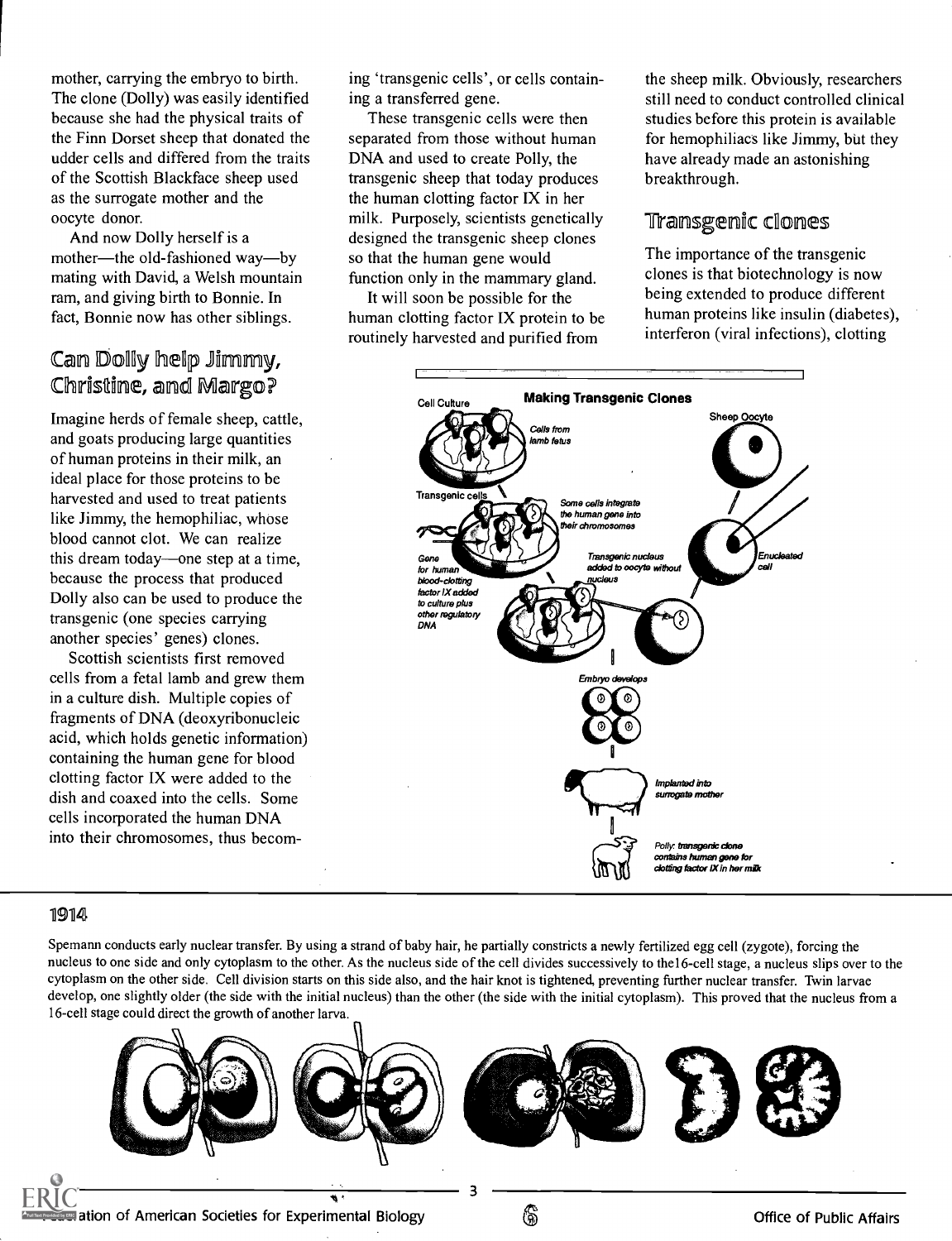factor VIII (hemophilia), and tissue plasminogen activator (dissolving blood clots). In other words, female clones of such animals as cattle, sheep, and goats are being genetically designed to be dairy/pharmaceutical producers, a virtual living biopharmaceutical industry. Transgenic clones of mammals are a major advance in biotechnology because they can synthesize, in large quantities, complex molecules critically

This cloning process simply accelerates the older, slower, and less predictable methods of crossbreeding and hybridization.

Strictly speaking, clones obtained from nuclear transfer are not exact copies of the donor. A clone like Dolly produced by oocyte-somatic cell fusion is a mosaic—a mixture of the oocyte and body cell. In addition to the nucleus, the donor cell contributes a tiny amount of cytoplasm and

We are only beginning to understand the molecular changes involved in nuclear reprogramming, yet this line of basic research may result in some of the most beneficial applications to humans. It might permit us to de-differentiate mature cells and re-differentiate them into specific cell types required for tissue repair.

required for patient care. The current recombinant DNA technology in bacteria is capable of synthesizing only simple proteins, but not the complex molecules that sheep can produce in large quantities in their milk. Indeed, Jimmy will be able to wear his patch very soon.

While these advances are on the horizon for us, beneficial applications to agriculture are already being implemented. Transgenic cloning can be used for the genetic improvement of livestock related to milk production, quality of meat, growth rate, reproduction, nutrition, behavioral traits, and/or resistance to diseases.

#### 1940s - 1950s

Various species of mammalian embryos are cloned by embryo splitting, but success is limited to splitting of embryos at stages prior to implantation to the uterus. 1952

Robert Briggs and Thomas J. King transplant a nucleus from a frog embryo somatic cell into an unfertilized, enucleated oocyte. These injected eggs developed into tadpoles and many metamorphosed into juvenile frogs. This technique, nuclear transplantation (nuclear transfer) becomes the prototype experiment for cloning multicellular organisms.

cell membrane to the oocyte, but the egg cell contributes an enormous amount of cytoplasm and cell membrane to the fused product. In fact, virtually all mitochondria (the organelles in the cytoplasm that are the major source of cell energy and contain DNA of their own) are derived from the oocyte cytoplasm. So cloning of multicellular organisms is not equal to true cellular cloning that results from asexual reproduction, when a one-celled organism like the amoeba divides and clones itself.

Similarly, plants clone themselves when they reproduce by budding or sprouting new shoots. The agricul-

#### 1961-62

John B. Gurdon and Robert G. McKinnell, by using the nuclear transfer method on different species of frog (Xenopus and Rana, respectively), obtain adult frogs that produced normal progeny. This demonstrates totipotency of embryonic nuclei.

۱Ó

tural industry has intentionally propagated—by cloning—bananas, grapes, apples, sugar cane, pineapples, potatoes, asparagus, and many other plants. Identical twins and triplets that occur among many multicellular animal species including humans, are derived by a cloning process. A cell, isolated from other cells growing in a culture dish, gives rise after cell division to a clone. All these examples include the exact duplication of the whole body cell, including the nucleus, cytoplasm, and cell membrane.

# Why is this such a big deal?

Dolly has debunked a long-held, generally accepted biological concept: Adult cells have their fate sealed; put another way, once an udder cell, always an udder cell. This means that the genetic status of the adult donor nucleus had to be reprogrammed, and that the oocyte cytoplasm seems to contain the appropriate molecules to trigger this reprogramming. The value of cloning from an adult cell is that we can predict that the clone will be very much like the donor animal, whereas we cannot do so when the clone is derived from an embryonic or fetal cell. Even when the parents of embryos and fetuses are known, we cannot yet foretell exactly the physical traits of their offspring; they are a combination of traits from both parents. Additional variations occur

#### 1962-65

Robert G. McKinnell, Thomas J. King, and Marie A. Di Berardino obtain swimming larvae from enucleated oocytes injected with adult frog kidney carcinoma cell nuclei. This demonstrates that some cancer cells can be controlled by the differentiation process, and that inducing cancer cells to differentiate may stop the cancer process.

4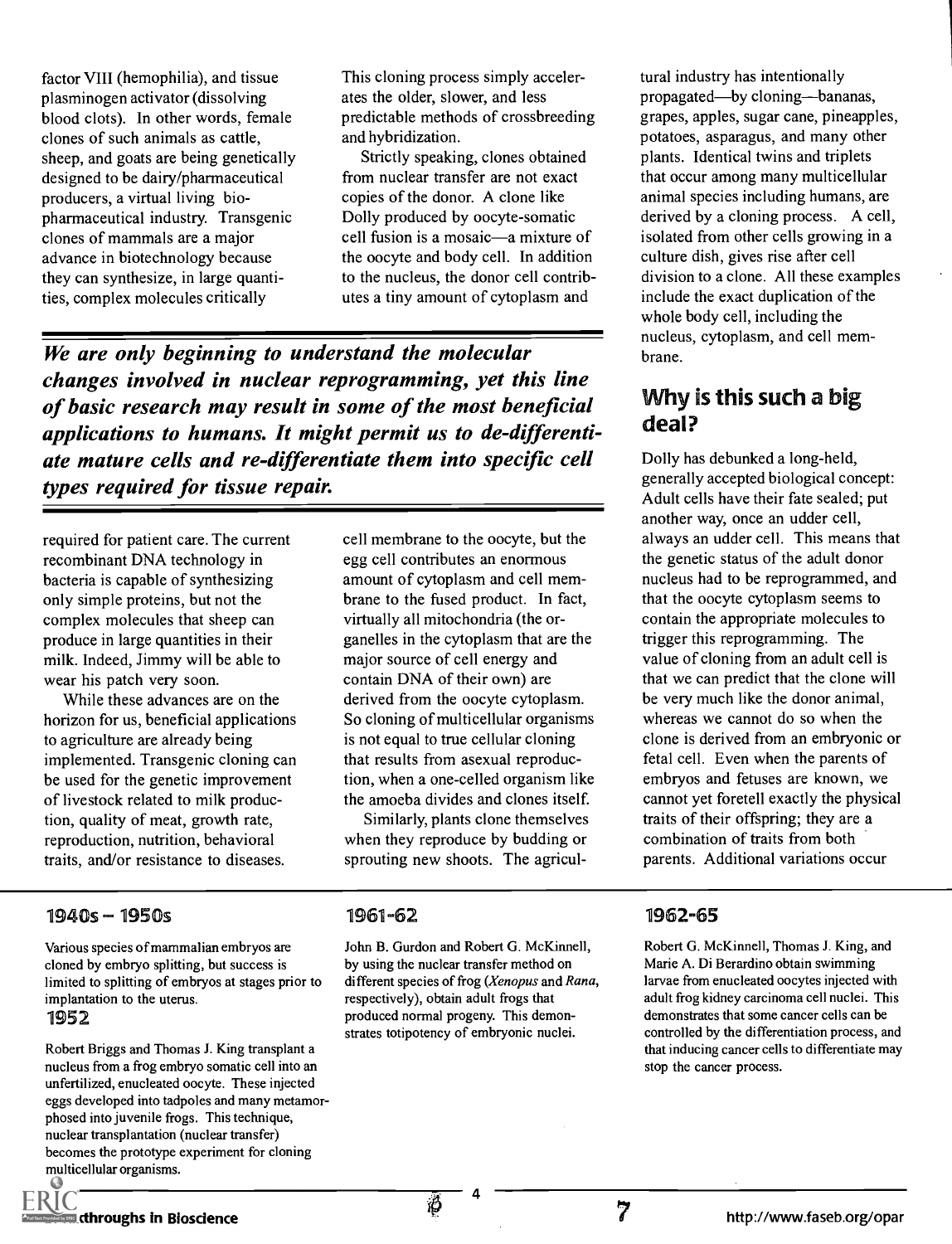because, during the maturation of the parents' sperm and egg before fertilization, the genes are randomly distributed to sperm and egg cells. Thus, offspring cloned from adult cells are more similar to their donor than are offspring that result from sexual reproduction, i.e., a combination of sperm and egg. There is, however, no guarantee that an exact copy will evolve, because variations in the physical traits of the donor may result from environmental influences during pre- and postnatal development and, in some cases, from the mitochondrial DNA of the oocyte.

#### Totipotency

Animal cloning began more than a century ago when scientists wondered how an initially formless mass of cells, the blastocyst, develops into a structured organism composed of separate skin cells, blood cells, muscle cells, brain cells, stomach cells, and so on. They specifically wanted to know whether these many different cell types were irreversible or whether these differentiated cells could reverse and express again the totipotency of the early embryo.

Early Embryonic Cells Are Totipotent-By using an early version of the nuclear transfer technique in their initial studies, scientists established that nuclei from early embryonic cells were indeed totipotent; that is, they could develop into complete fertile organisms, with all the cell types and

organs of an adult. These studies showed that frogs, salamanders, insects, fish, and mammals (mice, rats, rabbits, pigs, goats, cattle, and sheep) could be produced by this process. Furthermore, many of these species were fertile. (The only primates to have been cloned by nuclear transfer thus far are two Rhesus monkeys produced from the nuclei of an eight-cell stage embryo.)



#### Reprogramming Gene Function



Motor Motor and August Microsoft and August Microsoft Windows

Few Nuclei Remain Totipotent throughout Development-Scientists now know that the older the donor cell from which the nucleus is

1964

F.C. Steward grows a complete carrot plant from fully differentiated carrot root cell. This and the previous amphibian experiments led some scientists to believe that cloning from differentiated animal cells was possible.

#### 1986

John B. Gurdon and V. Uehlinger succeed in growing adult frogs from injection of tadpole intestinal cell nuclei into enucleated oocytes.

#### **1970s**

By using nuclear transfer, researchers obtain pre-feeding larvae from nuclei of differentiated frog skin (J.B. Gurdon, R.A. Laskey, O.R. Reeves) and lymphocytes (M.R.Wabl, R.B. Brun, and L. Du Pasquier).

5  $-$ 

transplanted, the more likely it is that the injected oocyte will develop abnormally. In fact, only a few tadpole nuclei from frogs have been shown to be totipotent, and those may have come from immature cells. When fully differentiated cell types (pigment, skin, red and white blood cells) from adult frogs were used as donors, their nuclei gave rise to tadpoles but not to fertile frogs. In mammals, very few fetal cell nuclei (approximately 0.3-2%) from sheep and cattle led to the normal development of living newborn animals. Dolly, produced from an adult cell, represents only a 0.2% cloning success. The inability to clone most nuclei from advanced stages probably results from protein changes that occurr in the chromosomes during cell differentiation, changes that will have to be identified and controlled in the future.

### Genetic reprogramming

Scientists found that cloning actually reprograms nuclear function and returns some nuclei to an undifferentiated state. This discovery followed a line of basic research that may result in some of the most beneficial applications to humans.

Soon after a nucleus is transferred to an egg, there occurs a two-way transfer of specific proteins between the nucleus and cytoplasm. This transfer causes modifications in chromosomal proteins, resulting in

#### 1983

James McGrath and Davor Solter develop nuclear transfer technology for mammalian embryos. Fertile mice were obtained when a nucleus surrounded by minute amount of cytoplasm from a 1-stage fertilized egg was fused with another enucleated fertilized egg.



Office of Public Affairs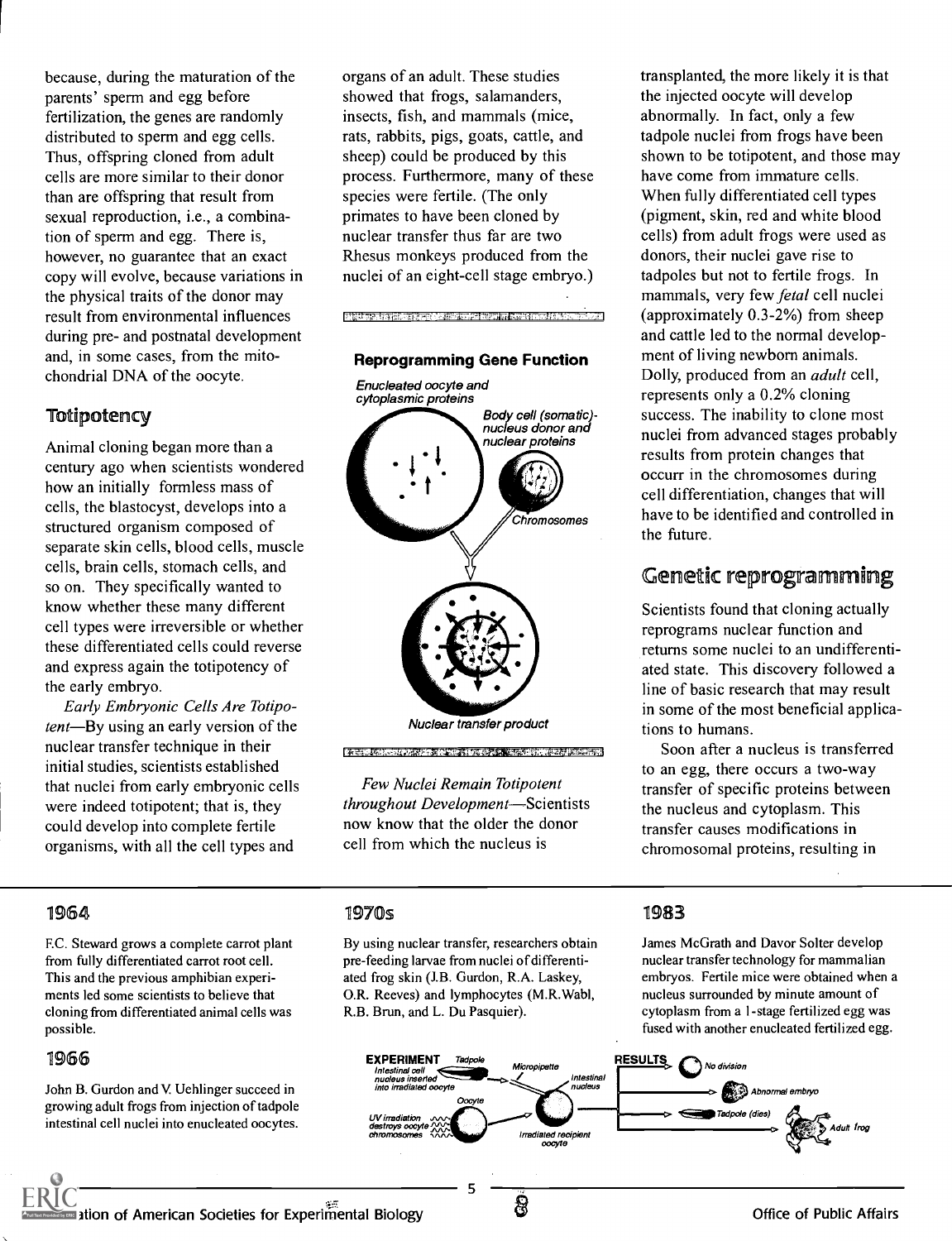nuclear DNA synthesis, and later in the expression of a new set of genes. These and other changes reflect reprogramming of nuclear function by chemicals in the oocyte cytoplasm. When investigators identify the role of these proteins, we will understand how to convert,a nucleus from a differentiated adult cell type into one that is relatively immature. This might permit us to actually reprogram mature cells and turn them into specific cell types required for tissue repair. By doing this, we could potentially replace damaged heart or brain cells by reprogramming the patients' own skin cells into heart muscle cells and nerve cells (for people like Christine and Margo).

# Dolly is only the first!

Dolly is no longer unique, although she always will be the first animal cloned from an adult cell. Being the result of a nuclear transfer between an adult ewe udder cell and an enucleated oocyte, she showed that an adult mammalian cell could be reprogrammed genetically to be totipotent and give rise to an entire individual that grew to maturity and gave birth to offspring of her own. Soon after Dolly was born, a set of triplet transgenic calves bearing a foreign gene was cloned from fetal cells, all sharing the same nuclear genes. This indicates the feasibility of producing herds of sheep and cattle capable of producing the same protein.

In Hawaii, 17 months after the announcement of Dolly's birth, 31 mice were cloned from cumulus cells (i.e., cells that surround the developing oocytes in the ovaries), confirming successful cloning from adult cells. Ten of these clones have themselves produced normal progeny, and some of the 31 clones themselves came from clones, demonstrating the feasibility of augmenting the number of clones. In December 1998, eight calves were cloned from a single adult cow's cumulus and oviductal cells (cells lining the tubes of the oviduct that transport oocytes to the uterus). These studies showed that not only adult cells could be reprogrammed, but also that some differentiated cells (such as cumulus and oviductal cells) had the same capability. Keep in mind that not all adult cells are differentiated; for example, undifferentiated cells are found in bone marrow, the intestinal lining, etc., of adults.

### Direct advantages

Transgenic clones can be directly beneficial to humans, other animals, and agriculture in additional ways.

 $\triangleright$  They may be developed for tissue and organ transplantation. Although not yet a reality, there is promise that large animals can be genetically designed and cloned so that their tissues and organs will not trigger immunological responses in the recipient and cause them to be rejected. Recently,

6

 $\mathbf{h} \in \mathbf{I}$ 

#### 1983-86

Marie A. Di Berardino, Nancy H. Orr, and Robert McKinnell obtain pre-feeding and feeding tadpoles from transplanting nuclei of adult frog erythrocytes (unlike humans, frog mature red blood cells contain nuclei).



muscle rigidity and tremors in parkinsonian rats were improved by transplanting cloned transgenic bovine neurons into their brains. This research, called xenotransplantation, is one of the many avenues being pursued in an attempt to alleviate the desperate shortage of human tissues for transplantation.

- $\triangleright$  Domestic animals can be genetically designed to express a certain human disease and therefore serve as models for the study and treatment of human illnesses. Although many mouse models of human diseases are available today, such models in large domestic animals physiologically more similar to humans are sparse and critically needed.
- $\triangleright$  Somatic cell nuclear transfer might help preserve endangered species such as pandas that have low reproductive rates.

#### [Indirect advantages

Two other significant gains from clones are worth mentioning.

First, inducing cancer cells to differentiate is a useful type of therapy. We know that many types of cancer cells are less specialized than their normal counterparts. For this reason investigators suspected that the precursors of cancer cells could be immature cells or stem cells that fail to complete differentiation. If this is

#### 19 6

Steen Willadsen clones lambs by fusing a nucleus of an 8-cell embryo to enucleated oocyte. An electrical impulse usually was used for the oocyte fusion and activation process. Other researchers subsequently succeeded in producing full-term cattle, sheep, pigs, goats, and rats by using a similar approach, as long as the blastomere nuclei were obtained from embryos prior to implantation.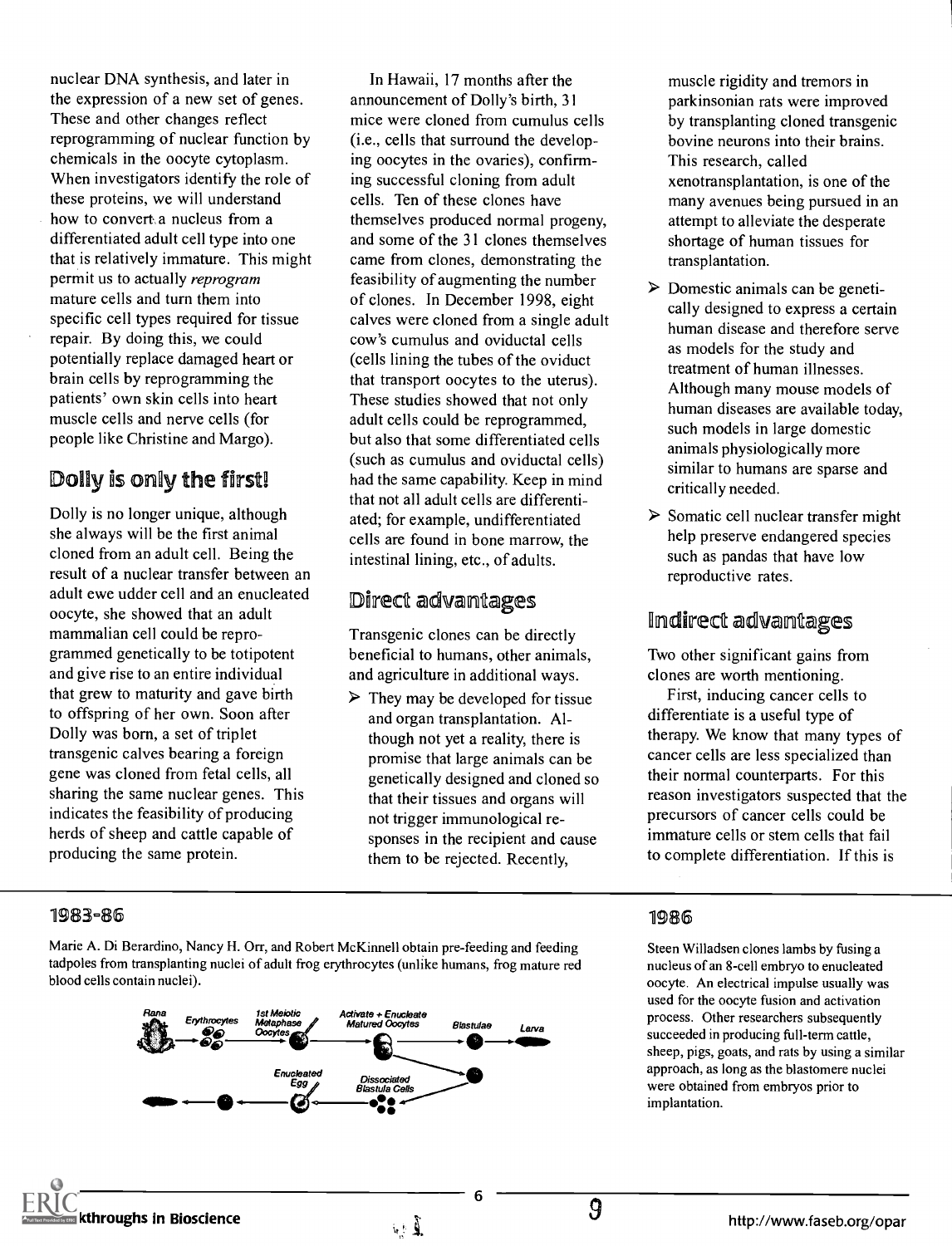so, then by using information gained from nuclear transfer technology, we may be able to induce the cells to mature and stop making tumors. Previous studies have demonstrated that we can control at least some cancer cells by using the differentiation process.

Second, aged cell nuclei can be rejuvenated. People and other organisms change as they age. Environmental insults and diseases cause these

If we could isolate these substances, we might be able to alleviate—or  $re$ verse-senescence.

changes; others are intrinsic to the organism. Studies using cell culture have shown that body cells grow and divide normally in culture for awhile, but eventually stop dividing, become senescent, and die. An exception was seen in aged frog red blood cell nuclei (human red blood cells lack nuclei): After their transfer into enucleated oocytes, frog red blood cell nuclei were rejuvenated. They carried out the formation of tadpoles that survived almost a third of the way to metamorphosis. The oocyte cytoplasm contains an abundance of chemicals that promote DNA synthesis and cell division after normal fertilization. We believe that these substances also rejuvenate aged cell nuclei and turn non-cycling frog red blood cells into

#### 1993

M. Sims and N.L. First report for the first time production of calves by transfer of nuclei from cultured embryonic cells.

active ones. If we could isolate these substances, we might be able to alleviate-or reverse-senescence.

#### Perlis

Although Dolly, mice, and calves have been the first animals cloned from adult cells, the low efficiency in producing them negates attempts to clone humans. The Dolly experiment began with 434 attempts to fuse a mammary gland cell to an oocyte, and ended with only a 0.2% success rate; the remaining attempts resulted in death either during fusion or in various developmental stages. Moreover, the 1-2% success rate with mouse and 1-5% with calf cloning from adult cells are equally low. And high frequency of fetal (approximately 60%) and neonatal (approximately 50%) deaths are common. In a real sense, cloning is a roulette game.

Even if cloning from adult cells did become efficient, there still would be serious hazards.

- $\triangleright$  Donor cells could suffer mutations from radiation, chemicals, aging, and/or errors in DNA replication during the lifetime of the donor, which would be transferred to the clone.
- > Mutations could arise in donor cells during cell culture, not an unusual event, and there is no way of distinguishing a normal donor cell from a mutant one.
- $\triangleright$  The embryo may be a mosaic of cells, some with apparently normal

#### 1997

 $\overline{\phantom{a}}$ 

Dolly, the first mammal cloned from an adult cell, is produced in Scotland. Ian Wilmut and colleagues report the birth of a lamb derived from the transfer of a nucleus obtained from an adult ewe udder cell into an enucleated oocyte that was then implanted into a surrogate mother.

Primate cloning: Two Rhesus monkeys are the first and only primates thus far cloned by nuclear transfer from the 8-cell stage-Don Wolf's laboratory at Oregon Regional Primate Research Center.

chromosomes and others with abnormal ones. So far, the prospects for identifying an abnormal embryo prior to transfer to the uterus are poor.

And there are other scientific concerns:

- $\triangleright$  the life span of the clone is unknown, as is
- $\triangleright$  the compatibility between the genetic products in the cytoplasm of the oocyte and the donor cell, and
- $\triangleright$  during the normal process of sexual reproduction, there is a natural selection of the fittest germ cells in fertilization. Although this process is not perfect (i.e., it fails to eliminate some harmful mutations), it does not exist in cloning.

So we can see that it is unlikely that cloning of a human being from any donor age will happen any time soon. Indeed, the scientific community was so strongly opposed to the production of a human being by cloning techniques that the Federation of American Societies for Experimental Biology and other professional organizations representing more than 67,000 scientists have issued a voluntary moratorium against such an act. The groups endorsing this position included those scientists most capable of performing this type of work.

Although these scientists believe that cloning a human being is unethical and reprehensible, they are still concerned that some of the anti-

#### 1998

The Honolulu group, led by Teruhiko Wakayama, reported the production of a large number of live mice from injecting nuclei taken from adult ovarian cells into enucleated oocytes. These investigators also report success in recloning efficiently the first clones.

The Japanese group, led by Yoko Kato, produced eight calves from cumulus and oviductal cells derived from one adult donor.

Federation of American Societies for Experimental Biology

7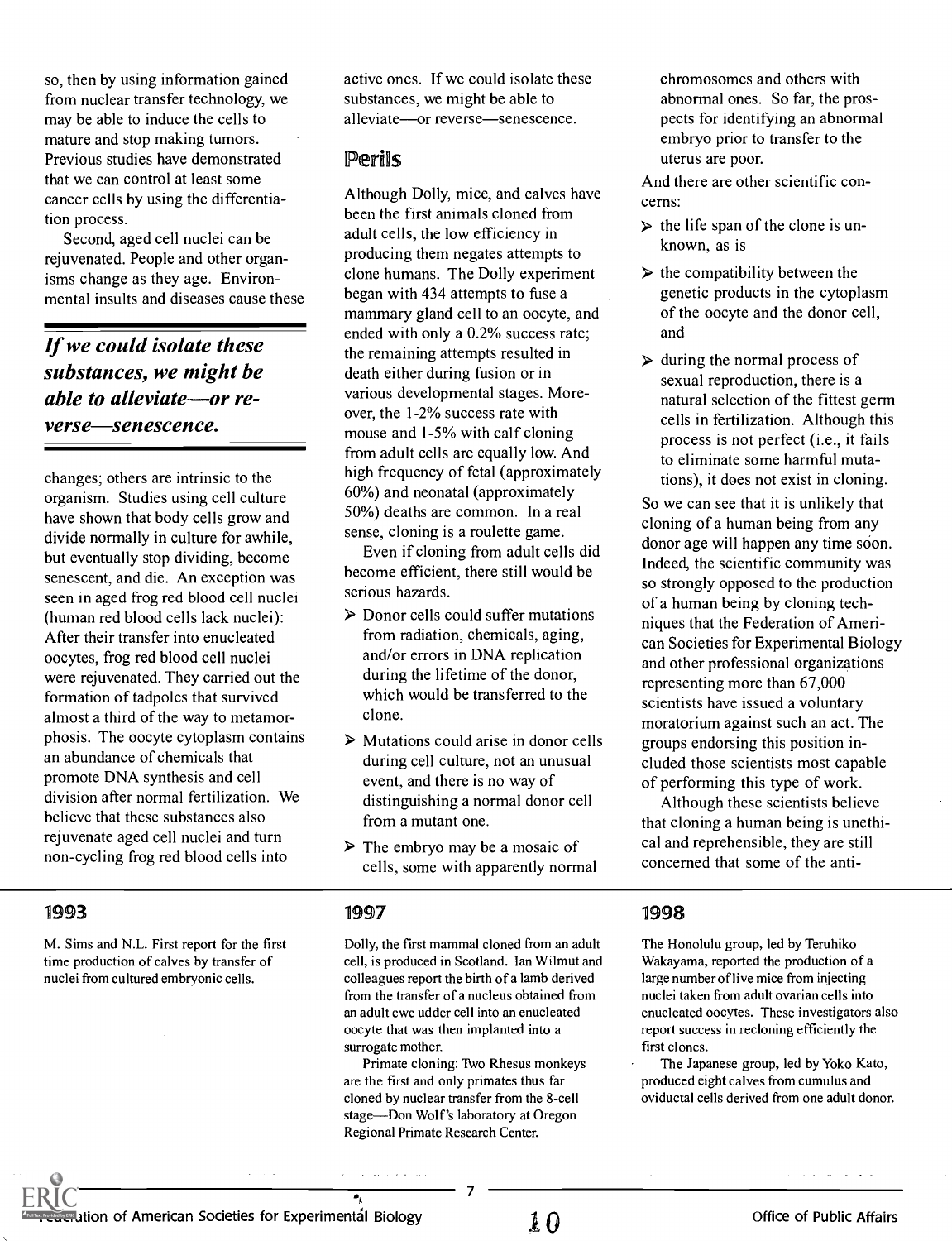cloning legislation designed to prevent the cloning of a human being contains language that also will prohibit vital biomedical research that can lead to the repair of diseased and damaged human tissues and organs, and to possible treatments and cures for diabetes, cancer, Parkinson's disease, and other neurodegenerative diseases.

Other nations have found a successful balance between these two concerns. Many European countries have outlawed attempts to clone humans, while preserving the freedom of scientists pursuing cloning studies in non-human organisms because of the potential benefits. In the United States, the National Bioethics Advisory Committee recommended an "imposed period of time in which no attempt is made to create a child using somatic cell nuclear transfer." In their 1997 statement, the committee cautioned, "Any regulatory or legislative actions undertaken to effect the foregoing prohibition on creating a child by somatic cell nuclear transfer should be carefully written so as not to interfere with other important areas of scientific research."

# Knowledge: threat or promise?

When scientists first discovered anesthesia, atomic energy, and recombinant DNA, we did not know if these breakthroughs might lead to deleterious applications. The choices we make for the application of knowledge reside in ethical decisions by humans. Animal cloning, like other research, was initiated to seek fundamental knowledge for the benefit of humankind. In addition to expanding the knowledge base in cellular, developmental, and molecular biology, as well as in cancer and aging, cloning has now been applied to enhance medicine and agriculture. Presently, hospital committees in the United States bar attempts to clone humans because of clinical, safety, and ethical

concerns. Cloning is only one of many discoveries in which society will have to choose which applications are ethical and which ones are not.

# Suggested readings

- For the original report on Dolly, see I. Wilmut et al. (1997) Viable Offspring Derived from Fetal and Adult Mammalian Cells. Nature, 385:810-813.
- For a general treatment of cloning, see I. Wilmut (1998) Cloning for Medicine. Scientific American, December 58-63.
- For the original report on transgenic lamb clones, see A. E. Schnieke et al. (1997) Human Factor IX Transgenic Sheep Produced by Transfer of Nuclei from Transfected Fetal Fibroblasts. Science, 278:2130-2133.
- For the original report on transgenic calf clones, see J. B. Cibelli et al. (1998) Cloned Transgenic Calves Produced from Nonquiescent Fetal Fibroblasts. Science, 280:1256- 1258.
- For the original report on cloning mice from adult cells, see T. Wakayama, A.C.F. Perry, M. Zuccotti, K.R. Johnson and R. Yanagimachi (1998). Full-term development of mice from enucleated oocytes injected with cumulus cell nuclei. Nature, 394:369-374.
- For the original report on cloning from adult cow cells, see Kato, Y., Tani, T., Sotomaru, Y., Kurokawa, K., Kato, J., Doguchi, H., Yasue, H., and Tsunoda, Y. (1998) Eight calves cloned from somatic cells of a single adult. Science, 282:2095- 2098.
- For the original article on treating parkinsonian rats, see W. M. Zawada et al. (1998) Somatic cell cloned transgenic bovine neurons for transplantation in parkinsonian rats. Nature Medicine, 4:569-574.

8

- For original articles on cloning cancer cell nuclei, see T. J. King and M. A. Di Berardino (1965) Transplantation of nuclei from the frog renal adenocarcinoma. I. Development of tumor nuclear-transplant embryos. Ann.N.Y.Acad.Sci. 126:115-126 and R.G. McKinnell, B.A. Deggins and D.D. Labat (1969). Transplantation of pluripotential nuclei from triploid frog tumors. Science 163:394-396
- For an article on cloning red blood cell nuclei, see M.A. Di Berardino and N. Hoffner Orr (1992) Genomic potential of erythroid and leukocytic cells of Rana pipiens analyzed by nuclear transfer into diplotene and maturing oocytes. Differentiation 50:1-13.
- For a thorough coverage of the science and history of animal cloning, see Marie A. Di Berardino (1997) Genomic Potential of Differentiated Cells, Columbia University Press, N.Y.

Marie A. Di Berardino, Ph.D., is Professor Emerita of Biochemistry, The Medical College of Pennsylvania-Hahnemann School of Medicine, MCP Hahnemann University, 2900 Queen Lane, Philadelphia, PA 19129. She has conducted research on the developmental potential of differentiated frog cells and cancer, and has lectured and published widely on this subject.

Science editor for this article was Ida Chow, Ph.D., a natural clone herself (her identical twin sister is a physicist living in Brazil). She is the Executive Officer of the Society for Developmental Biology. Her research is on cell-cell interaction during vertebrate development.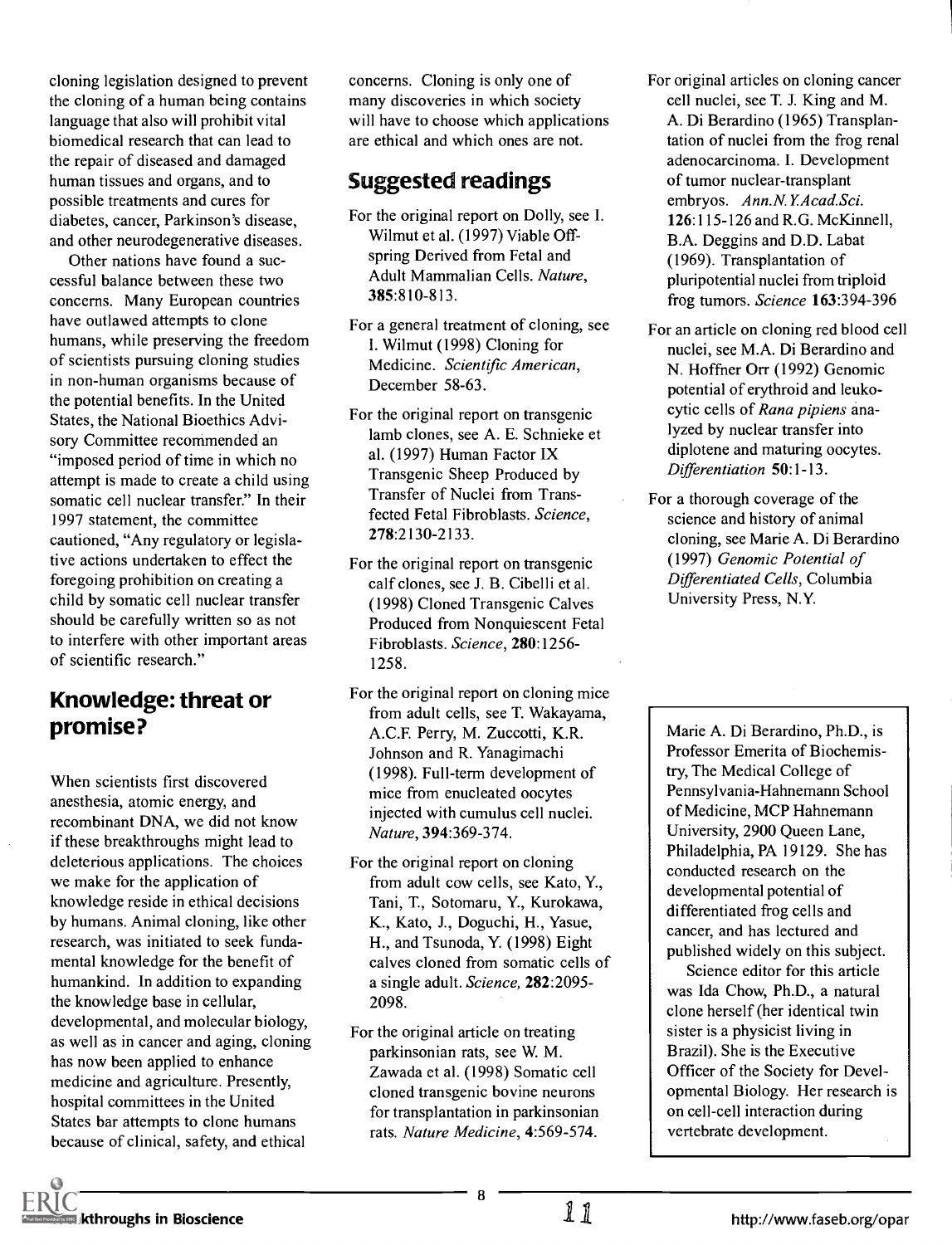For reprints or other information:

 $\overline{\phantom{a}}$ 

k.

Federation of American Societies for Experimental Biology Office of Public Affairs 9650 Rockville Pike Bethesda, MD 20814-3998 URL: http://www.faseb.org/opar



 $\bar{z}$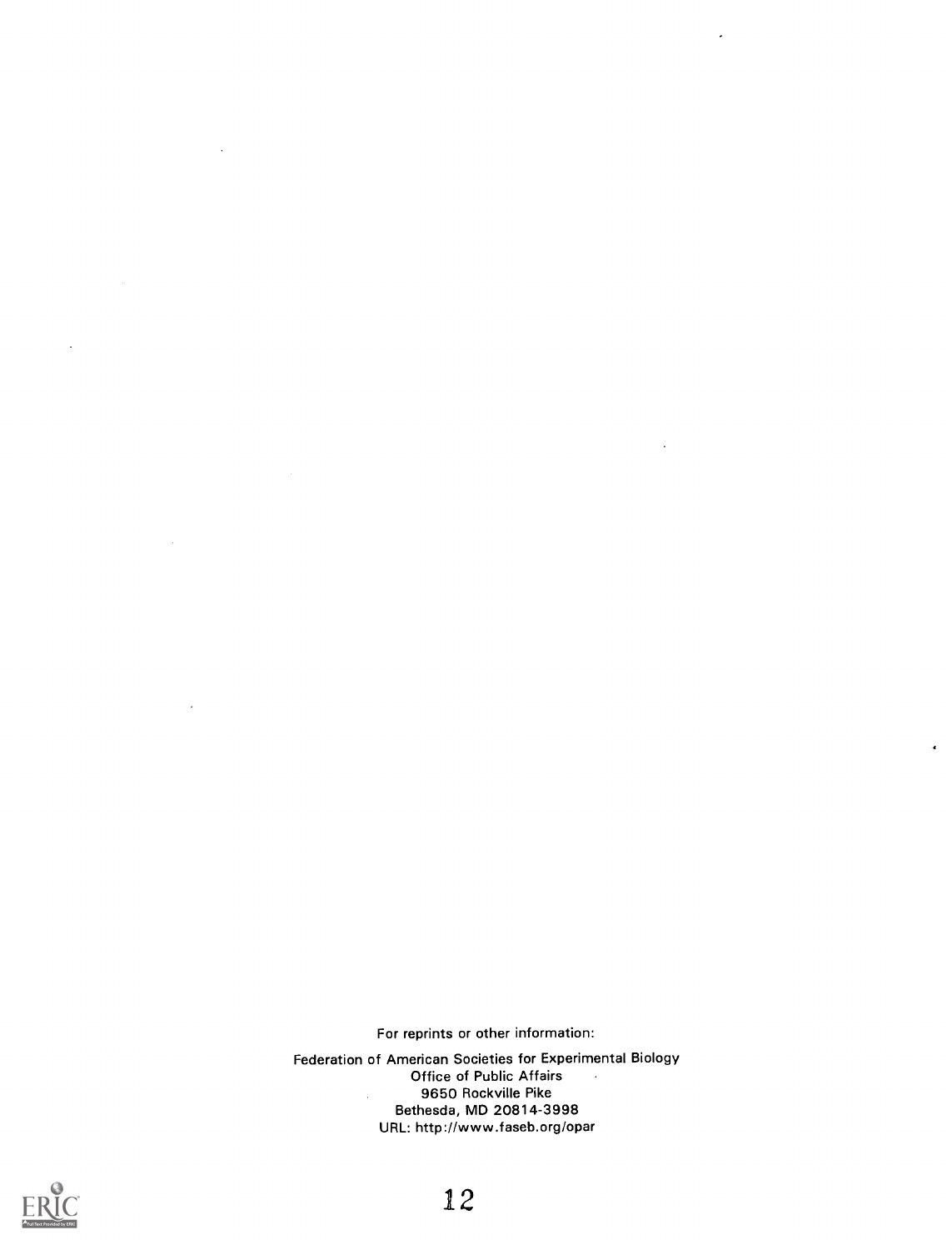SEaboloB<mark>(</mark><br>.



U.S. Department of Education

Office of Educational Research and Improvement (OERI) National Library of Education (NLE) Educational Resources Information Center (ERIC)



# REPRODUCTION RELEASE

(Specific Document)

| Title: Cloning: Past, Present, and the Exciting Future |                                  |
|--------------------------------------------------------|----------------------------------|
| <u>Author(s): Marie A. Di Beravdino, Ph.D.</u>         |                                  |
| Corporate Source: Federation of American Societies     | <b>Publication Date:</b><br>1999 |

#### II. REPRODUCTION RELEASE:

In order to disseminate as widely as possible timely and significant materials of interest to the educational community, documents announced in the monthly abstract journal of the ERIC system, Resources in Education (RIE), are usually made available to users in microfiche, reproduced paper copy, and electronic media, and sold through the ERIC Document Reproduction Service (EDRS). Credit is given to the source of each document, and, if reproduction release is granted, one of the following notices is affixed to the document.

If permission is granted to reproduce and disseminate the identified document, please CHECK ONE of the following three options and sign at the bottom of the page.



Documents will be processed as indicated provided reproduction quality permits. If permission to reproduce is granted, but no box is checked, documents will be processed at Level 1.

| I hereby grant to the Educational Resources Information Center (ERIC) nonexclusive permission to reproduce and disseminate this document  <br>as indicated above. Reproduction from the ERIC microfiche or electronic media by persons other than ERIC employees and its system<br>contractors requires permission from the copyright holder. Exception is made for non-profit reproduction by libraries and other service agencies<br>to satisfy information needs of educators in response to discrete inquiries. |                                                                    |                   |
|---------------------------------------------------------------------------------------------------------------------------------------------------------------------------------------------------------------------------------------------------------------------------------------------------------------------------------------------------------------------------------------------------------------------------------------------------------------------------------------------------------------------|--------------------------------------------------------------------|-------------------|
| Signature:                                                                                                                                                                                                                                                                                                                                                                                                                                                                                                          | Printed Name/Position/Title:<br>PL.D.<br>Howard Garrison, Director |                   |
| Organization Address:<br>othic of Public Affands, FASEB                                                                                                                                                                                                                                                                                                                                                                                                                                                             | $301 - 634 - 7650$                                                 | $301 - 634 - 765$ |
| Bethesda, MD 20814 hright@opa.faseb.org 7/31/02<br>9650 Rockville Pike                                                                                                                                                                                                                                                                                                                                                                                                                                              |                                                                    |                   |
|                                                                                                                                                                                                                                                                                                                                                                                                                                                                                                                     | hgarrison@opa.faseborg                                             |                   |